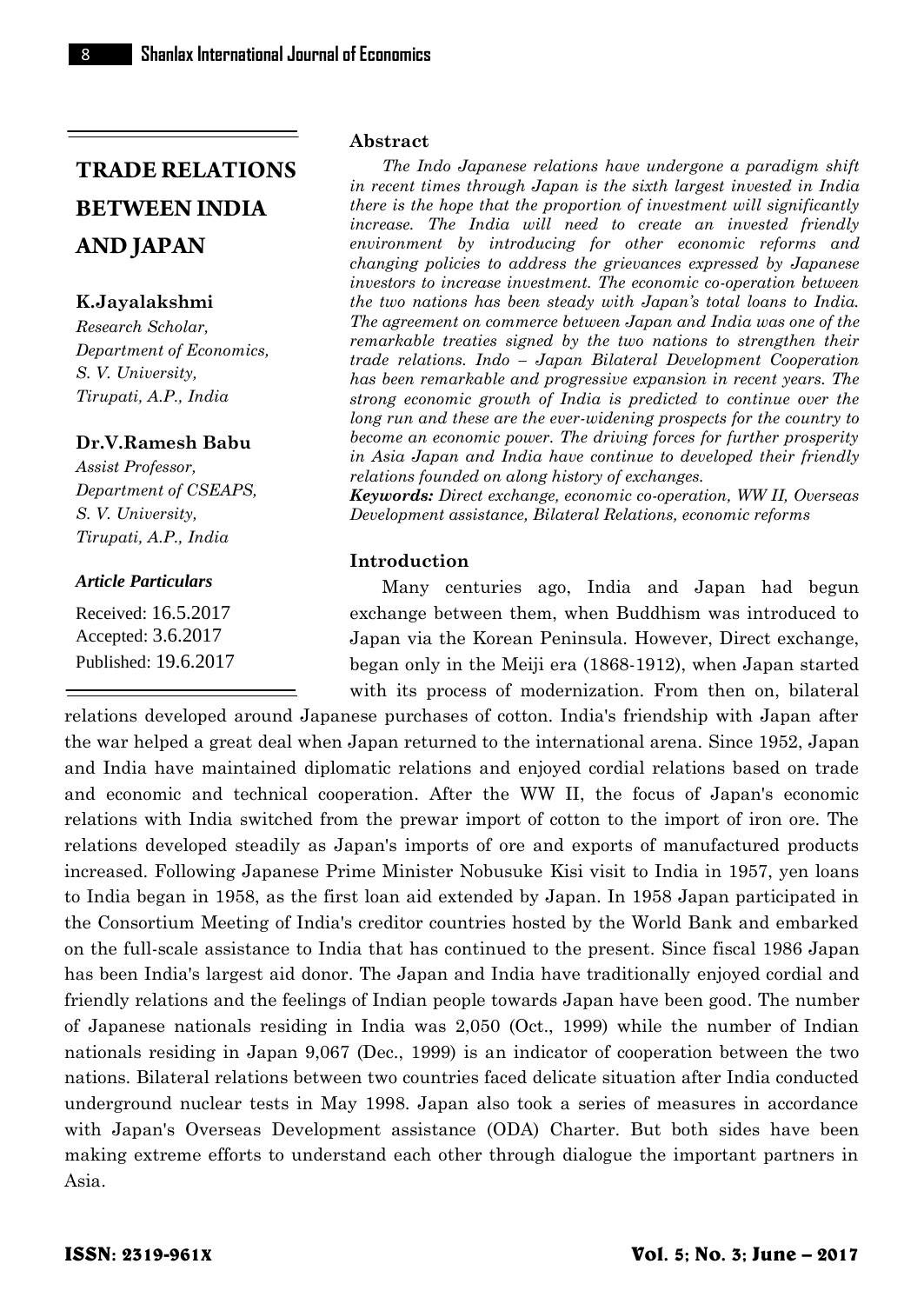#### **India - Japan Bilateral Relations**

Indo-Japan bilateral development cooperation has seen remarkable and progressive expansion in recent years. The Government of Japan provided Yen 1250.04 million for projects in FY 2003, in which India became the largest recipient of the Japanese Overseas Development Assistance (ODA). Till the 2003-04, Japan has provided approximately Yen 2193 billion on commitment basis as ODA to India. The Japan plans to start exploring for natural gas on its own in the area possibly in the summer months (June-August) and embark as early as next year on joint exploitation of natural gas led by the private sector, according to government sources. The Japanese Government will start selecting private contractors for drilling and development of natural gas in the area. The natural gas from the field will be supplied to India via pipeline and be exported to Japan as well. The Japan wants to diversify its sources of natural gas as it currently relies on imports for 97 percent of its needs with Indonesia, Malaysia and Australia being the major suppliers. The natural gas deal is also aimed at strengthening bilateral ties as Japan's ruling party hopes to use its strong partnership with India for checking China's increasing presence in western Asia. The deal also reflects a tie-up between Japan and India in their bids to become permanent members of the United Nations Security Council.

While Japan is implementing structural economic reforms, India is in the process basic economic reforms. The Japan-India Joint Declaration of December 10, 2001 has set the ball rolling for things to shape up in Indo-Japanese relationship in the 21st century. To raise the bilateral relationship to a qualitatively new level is the ultimate of the Joint Declaration. The stronger Indo-Japanese bilateral relations would also mean a more stable and prosperous Asia. The broader and deeper economic relations between the countries would form the cornerstone of this bilateral relationship. Both the countries are strongly committed to an open and non discriminatory rule-based multilateral trading system*.* Indo-Japanese trade relations and economic cooperation is going stronger by the years, though, if compared with neighboring China's trade with Japan, India's share in Japan's total trade does not give any impressive look. So also in the field of foreign direct investment. Japan, which is the fourth largest investor in India itself, is not happy with this rate. India has to do a lot to create an investor-friendly environment through speedier economic reforms and freeing the country from clutches of deregulation at the earliest.

# **Economic and Commercial Co-Operation**

The economic relations between India and Japan have vast potential for growth given the obvious complementarities that exist between the two Asian economies. Japan's interest in India is increasing due to variety of reasons including India's huge and growing market and its resources, especially the human resources. The signing of the historic India-Japan comprehensive economic partnership agreement (CEPA) and its implementation from august 2011 is expected to further accelerate growth of trade, economic and commercial relation between the two countries. In financial year 2013-2014, Japan-India bilateral trade reached \$ 16.31% billon, which is 11.89% lower than \$18.51% billion in the previous fiscal year. The fall in the total trade is mainly due to reduction in Japanese exports by 23.53%. However India's exports have risen by 4.36% in 2013-14. The share of the India-Japan bilateral trade has been hovering around 1% of Japan's total trade foreign trade, while it was in the range of 2.2 to 2.5 %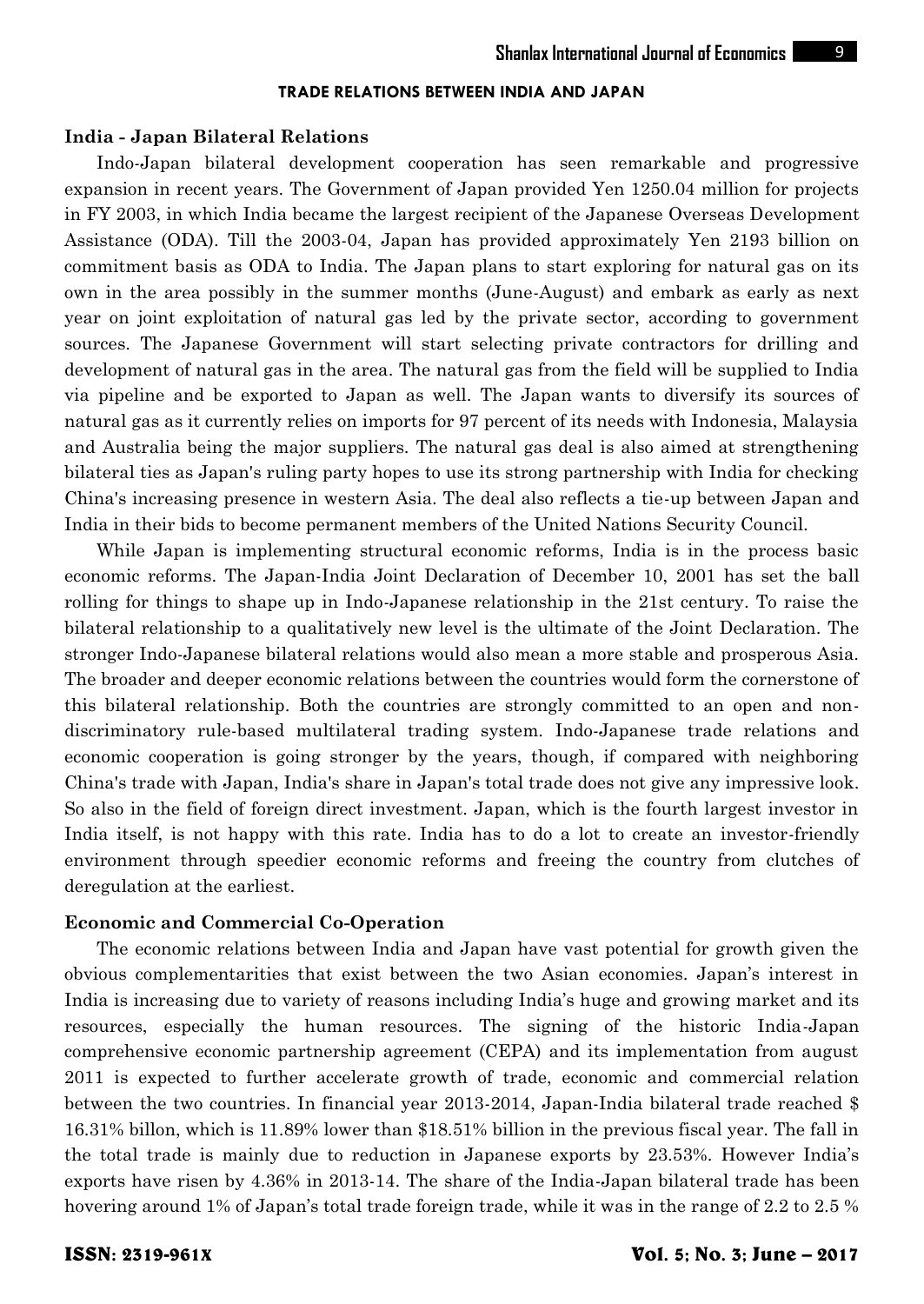of India's total trade in the last couple of year. India's primary exports to Japan have been petroleum products, chemicals, non-metallic minerals, fish and fish products, metal libelous ores and scrap, gems and jewelry, animal feeds, iron and steel products, clothing and accessories, textile and fabrics and machinery etc. India's primary imports from Japan are machinery, iron and steel products, electrical machinery, transport equipment, plastic materials, metal products, etc. In financial year 2012-2013, Japan-India bilateral trade reached \$18.61 billon, marginally higher than \$18.43 billion in the previous financial year. Japanese FDI into India increased by 19.8% over 2011 to reach \$2786 million, although it accounted for only 2.3% of Japan's overall FDI outflow in 2012. Japanese FDI into India has mainly been in automobile, electrical equipment, telecommunications, chemical and pharmaceutical sectors. The Japanese's companies have made an investment of \$12.66 billion in India between April 2000 and June 2012. FDI outflows from India, on the other hand, had been around US\$19-21 billion per year during 2007-08 to 2013-14. This accounted for 7% of total FDI inflow into India and made Japan the 4th largest investor in India. The Japanese automakers are moving to bolster Indian production bases the Japanese heavy electrical machinery manufacturers and trading houses are also eyeing demand stemming from India's efforts to improve its underdeveloped power infrastructure.

# **Exports**

During August,2016 exports were valued at US\$ 21518.60 million (Rs.144044.67 crore) which was 0.30 per cent lower in Dollar terms (2.56 per cent higher in Rupee terms) than the level of US\$ 21582.67 million (Rs.140443.43 crore) during August,2015. Cumulative value of exports for the period April-August 2016-17 was US\$ 108519.94 million (Rs.726776.04 crore) as against US\$ 111853.88 million (Rs.713808.46 crore) registering a negative growth of 2.98 per cent in Dollar terms and positive growth of 1.82 per cent in Rupee terms over the same period last year. Non petroleum exports in August 2016 are valued at US\$ 19084.31million against US\$ 18749.42 million in August 2015, an increase of 1.79 %. Non-petroleum exports during April to August 2016 are valued at US\$ 96983.74 million as compared to US\$ 97485.84 million for the corresponding period in 2015, a reduction of 0.52%.The growth in exports have fallen for USA (-4.35%), EU (- 2.16%), China (-4.94%) but Japan exhibited positive growth (8.67%) for June 2016 over the corresponding period of previous year as per latest WTO statistics.

# **Imports**

Imports during August 2016 were valued at US\$ 29192.74 million (Rs.195415.03 crore) which was 14.09 per cent lower in Dollar terms and 11.63 per cent lower in Rupee terms over the level of imports valued at US\$ 33981.73 million (Rs.221126.92) in August, 2015. Cumulative value of imports for the period April-August 2016-17 was US\$ 143189.49 million (Rs.959102.25 crore) as against US\$ 170234.30 million (Rs.1086515.26 crore) registering a negative growth of 15.89 per cent in Dollar terms and 11.73 per cent in Rupee terms over the same period last year.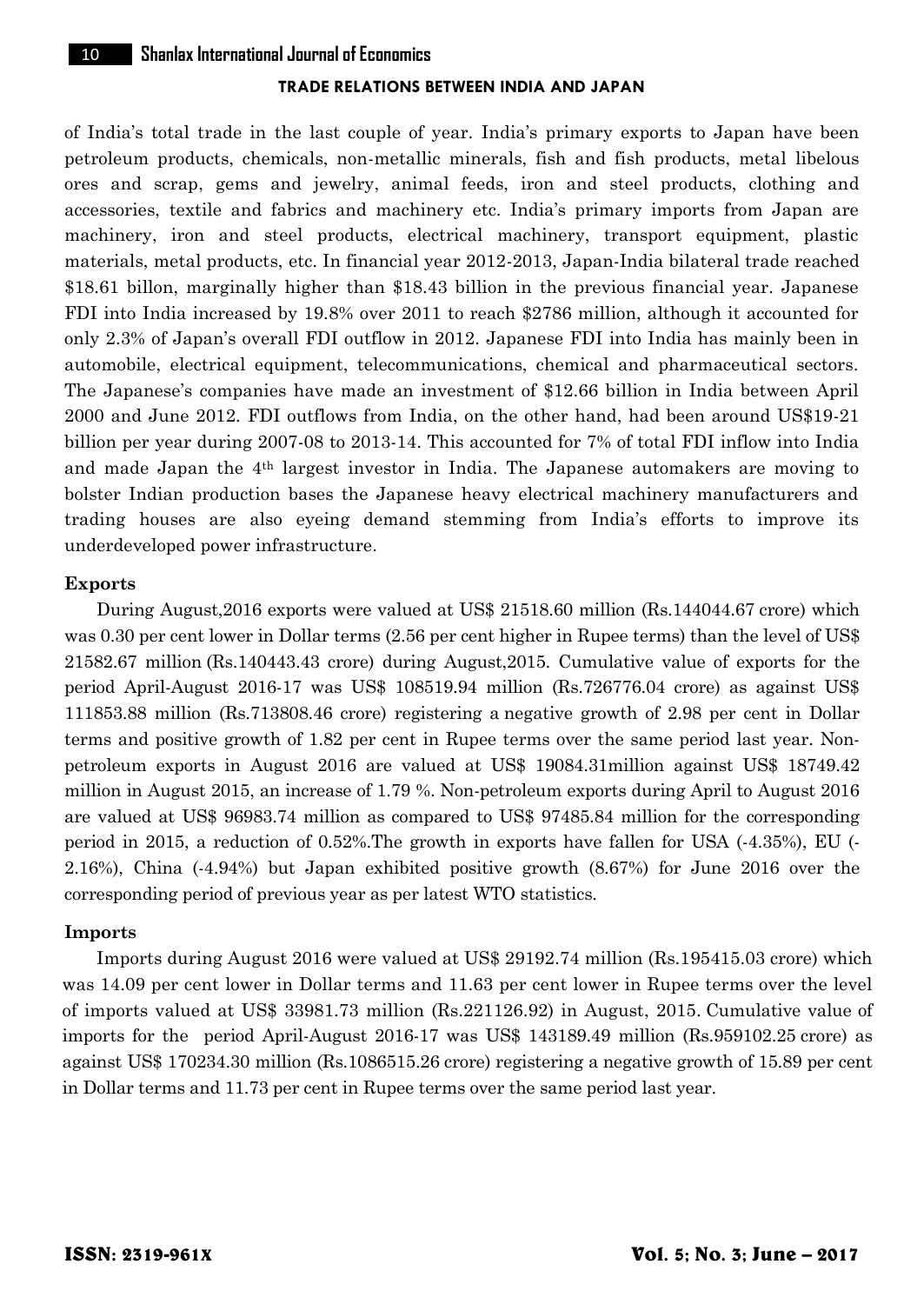# **Exports**

Exports during July 2016 were valued at US\$ 12775 Million (Rs.85857.71Crore) registering a negative growth of 4.11 per cent in dollar terms as compared to negative growth of 1.03 per cent during June 2016 (as per RBI's Press Release for the respective months).

# **Imports**

Imports during July 2016 were valued at US\$ 7409 Million (Rs. 49794.11 Crore) registering a negative growth of 11.68 per cent in dollar terms as compared to positive growth of 5.89 per cent during June 2016 (as per RBI's Press Release for the respective months).

# **Merchandise**

The trade deficit for April-August, 2016-17 was estimated at US\$ 34669.55 million which was 40.61% lower than the deficit of US\$ 58380.42 million during April-August, 2015-16.

# **Services**

As per RBI's Press Release dated 15th September 2016, the trade balance in Services (i.e. net export of Services) for July, 2016 was estimated at US\$ 5366 million. The net export of services for April- July, 2016-17 was estimated at US\$ 21562 million which is lower than net export of services of US\$ 22371 million during April- July, 2015-16. (The data for April-July 2015-16 and 2016-17 has been derived by adding April-July month wise QE data of RBI Press Release.

# **Overall Trade Balance**

Overall the trade balance has improved. Taking merchandise and services together, overall trade deficit for April- August 2016-17 is estimated at US\$ 13107.55 million which is 63.60 percent lower in Dollar terms than the level of US\$ 36009.42 million during April-August 2015- 16. (Services data pertains to April-July 2016 as July 2016 is the latest data available as per RBI's Press Release dated 15th September 2016).

| Table-1 Merchandise Trade                                    |             |             |
|--------------------------------------------------------------|-------------|-------------|
| <b>Exports and Imports: (US \$ Million)</b><br>(Provisional) |             |             |
|                                                              |             |             |
| <b>Exports</b>                                               |             |             |
| 2015-16                                                      | 21582.67    | 111853.88   |
| 2016-17                                                      | 21518.60    | 108519.94   |
| %Growth2016-17/2015-16                                       | $-0.30$     | $-2.98$     |
| Imports                                                      |             |             |
| 2015-16                                                      | 33981.73    | 170234.30   |
| 2016-17                                                      | 29192.74    | 143189.49   |
| %Growth2016-17/2015-16                                       | $-14.09$    | $-15.89$    |
| <b>Trade Balance</b>                                         |             |             |
| 2015-16                                                      | $-12399.06$ | -58380.42   |
| 2016-17                                                      | -7674.14    | $-34669.55$ |
| <b>Exports and Imports : (Rs. Crore)</b>                     |             |             |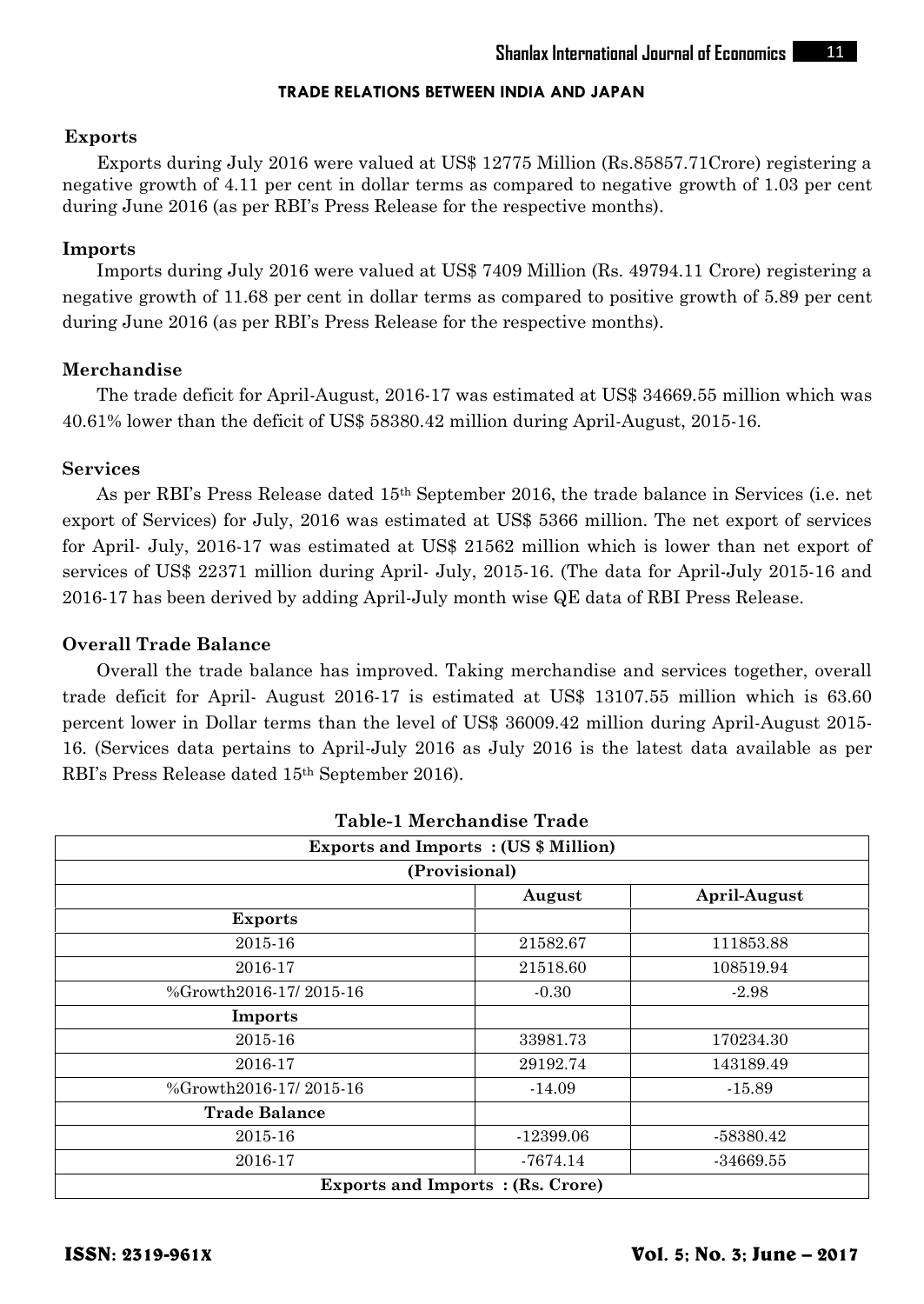| (Provisional)                         |             |              |
|---------------------------------------|-------------|--------------|
|                                       | August      | April-August |
| <b>Exports (including re-exports)</b> |             |              |
| 2015-16                               | 140443.43   | 713808.46    |
| 2016-17                               | 144044.67   | 726776.04    |
| %Growth2016-17/2015-16                | 2.56        | 1.82         |
| Imports                               |             |              |
| 2015-16                               | 221126.92   | 1086515.26   |
| 2016-17                               | 195415.03   | 959102.25    |
| %Growth2016-17/2015-16                | $-11.63$    | $-11.73$     |
| <b>Trade Balance</b>                  |             |              |
| 2015-16                               | -80683.49   | -372706.80   |
| 2016-17                               | $-51370.36$ | $-232326.21$ |

**Source:** RBI Press Release dated 15th September 2016.

**Table-2 Services Trade**

| <b>Exports and Imports (Services): (US \$ Million)</b> |              |  |
|--------------------------------------------------------|--------------|--|
| (Provisional)                                          | July 2016-17 |  |
| Exports (Receipts)                                     | 12775.00     |  |
| Imports (Payments)                                     | 7409.00      |  |
| Trade Balance                                          | 5366.00      |  |
| <b>Exports and Imports (Services): (Rs. Crore)</b>     |              |  |
| (Provisional)                                          | July 2016-17 |  |
| Exports (Receipts)                                     | 85857.71     |  |
| Imports (Payments)                                     | 49794.11     |  |
| Trade Balance                                          | 36063.60     |  |

**Source:** RBI Press Release dated 15th September 2016.

The demand and the supply forces for the individual commodities concerned altered their percentage shares in the indo Japanese trade. And as such the commodity group did not occupy the same ranks value wise in all the years of the study. The argument of the study is that there had been a significant growth in the indo-Japanese trade relations during this period. Through the expanding growth of trade was both in exports and imports from Japan the trend was not a steady one and so caused instability in India's trade. This trade had a favorable element in it namely that its growth was diversified brining into composition varieties of commodities. Though India stood to gain from its trade with Japan and there is good scope for expansion of this trade. The problem is that the growth of this trade is dependent on bilateral trade agreement and not an account of price responsiveness of the commodities involved in trade and result of international market force of trade and therefore not realistic.

# **Conclusion**

The conclusion of the India-Japan Comprehensive Economic Partnership Agreement (CEPA) needs to be expedited to tap the huge potential that exists for further development,